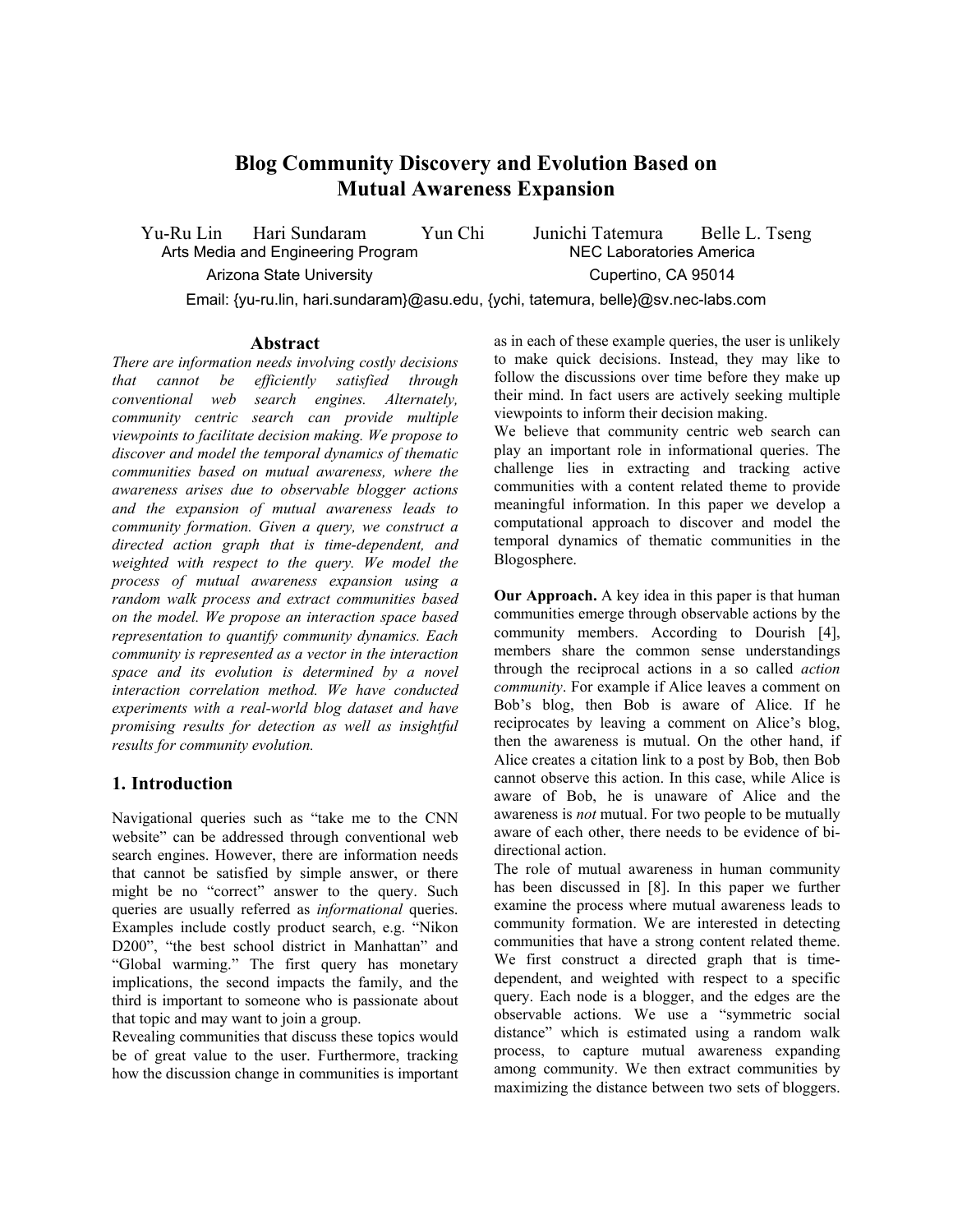We develop an interaction space based representation to quantify community dynamics, where each dimension represents a pair-wise interaction between two people, and each community is a vector in the interaction space. Two communities are close if they are close in the interaction space. We compute the *interaction correlation* of two communities by using histogram intersection of their vectors. Then, given a community at a certain time slice, the community evolution is determined by maximizing the interaction correlation over communities in the previous time slice. We have conducted experiments with a real-world blog dataset and have promising results for detection as well as insightful results for community evolution.

**Related work.** There has been prior work on analyzing online social network dynamics. Kumar *et al*. [7] studied the bursty evolution of links among different communities in the blogosphere. Backstrom *et al*. [1] analyzed the dynamic community formation. These studies focus on high-level structural changes while our analysis focuses on the micro structural and thematic changes down to the level of individual communities.

Community extraction has been studied as a graph problem. Shi *et al*. [11] proposed using normalized cut criteria for graph partitioning which resulted in an efficient spectral clustering algorithm. Dhillon *et al*. [3] showed the close connection between spectral clustering and weighted kernel k-means. Kanna *et al*. [6] proposed an iterative spectral clustering algorithm using minimum conductance cut criteria. We propose the symmetric social distance as a clustering criterion, to detect communities based on the key insight of human community formation. Our work is closely related to [13] which proposes a random walk based distance measure and apply kernel k-means clustering.

There has been recent work on community evolution. Palla *et al*. [9] and Falkowski *et al*. [5] seek to capture the behavior of human groups by quantifying the social group evolution. Our analysis differs from theirs in that their method is only based on community membership difference and focuses on structural change, which ignores the evolution of interactions and topical interests among community. Our approach explores community dynamics from structural and thematic aspects based on members' interaction.

The rest of the paper is organized as follows. We give formal problem statement in section 2. In section 3 we present the proposed approach to detect human communities in the blogosphere. In section 4 we discuss a framework to analyze community evolution. We present the experimental results in section 5 and finally conclude in section 6.

# **2. Problem statement**

We first introduce notions used in this paper. We consider each unique blog as a *blogger* who writes blog posts (or entries) to communicate personal interests, thoughts, experience, etc. Some bloggers *interact* with other bloggers by contributing comments in response to specific blog posts. In this paper, we consider one of the most frequently observable actions in the blogosphere – creating links to other blogs' post in their own posts, i.e. entry-entry link.

To capture human interacting behavior with specific topical interests, we construct a time-dependent weighted directed graph  $G_0(t) = (V,E)$  with respect to a specific query Q, where *V* is a set of *n* bloggers (as nodes) and *E* is a subset of all possible actions i.e.  $E \subseteq V \times V$  of *m* direct links (as edges).  $G_0$  represents the degree of interests in a query topic Q for a set of users and their interactions. Assume we have edge weight *w*(*e*): *E*→ $\Re$ <sub>+</sub> for all *e*∈*E*, where the edge weight *w*(*e*) represents the degree of interest in interactions between two bloggers with respect to Q. Let **A** be the matrix corresponding to a direct graph  $G<sub>O</sub>(t)$ , and let  $[A]_{ii} = w(e)$  correspond to the edge weight of the edge  $e = (i, j)$  from node *i* to *j*.

In order to detect an action community, it is important that the actions are mutually observable by community members. Given bloggers' query-sensitive actions as an action matrix **A**, we then construct a mutual awareness matrix  $W = min(A, A^T)$ , where  $A^T$  is the transpose of **A**. The mutual awareness matrix **W** represents the degree of interests in mutually observable actions between any pair of bloggers for a certain time.

Let C be a set of communities relevant to the user query Q. We assume that each of these communities has a finite temporal duration. At the time *t* of the query,  $C(t) \in C$  communities will exist. Without loss of generality, we assume there are *k* such communities. The query sensitive community detection and evolution problem is stated as follows:

- 1. *Community detection*: Given a query Q at time *t*, a time-dependent graph  $G<sub>O</sub>(t)$ , find *k* query-sensitive communities  $C(t) = \{C_1, C_2, ..., C_k\}.$
- 2. *Community dynamics*: Given a set of communities  $C(t) = \{C_i\}$  for  $i = 1...k$ , determine for each  $C_i$ ,  $C^*$ <sub>*i*</sub>(*t*+1).  $C^*$ <sub>*i*</sub>(*t*+1) represents the evolution of *C<sub>i</sub>*(*t*).

Note that in general the set of communities *detected* at given time  $t+1$ ,  $C(t+1)$ , will be different from the set of evolved communities  $\{C^*(t+1)\}$ . For example, there might be a new community *born* at time *t*+1.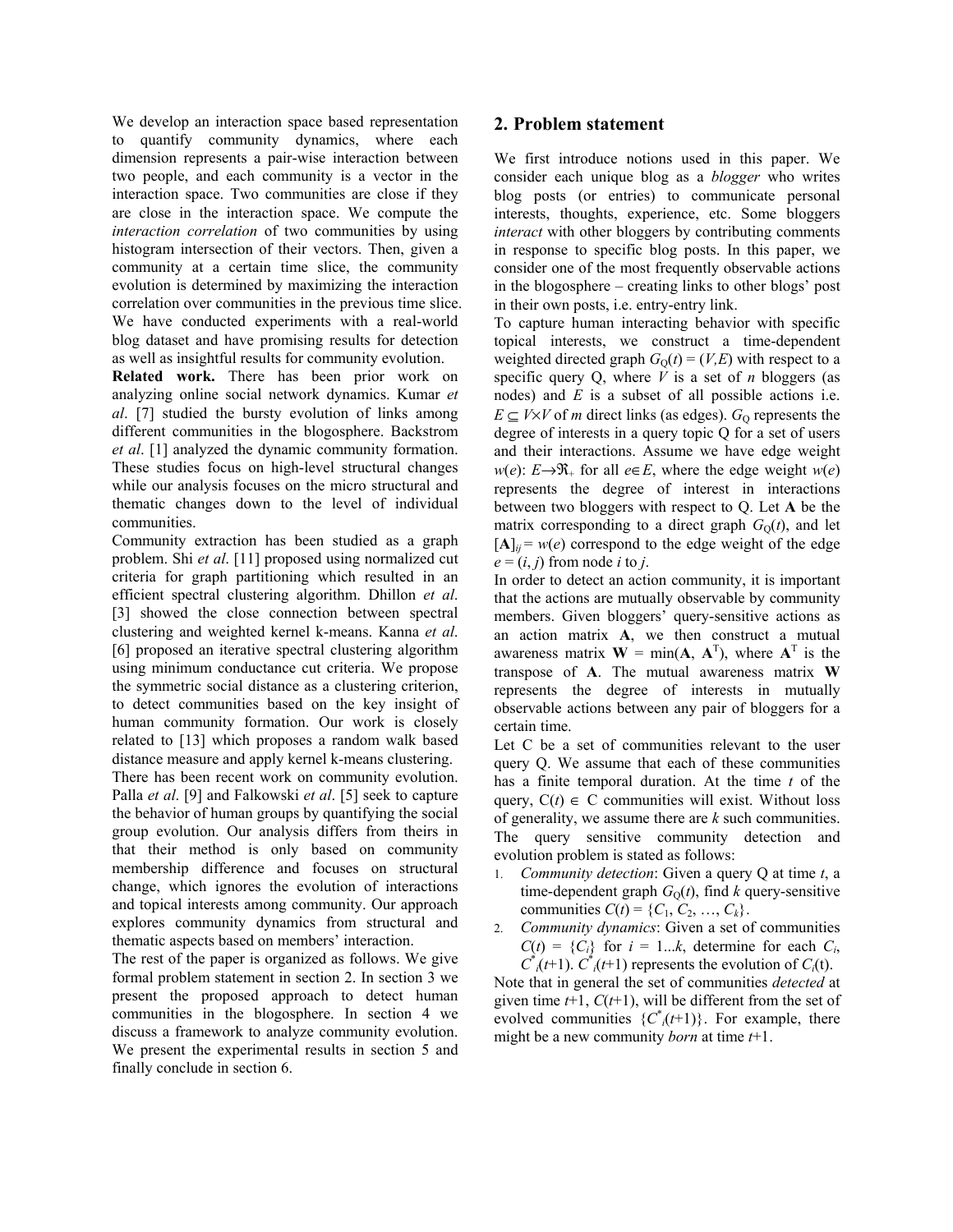# **3. Detection**

In this section we propose a community detection method based on the concept of mutual awareness expansion.

### **3.1 Mutual awareness expansion**

A community emerges from direct interactions (i.e., mutual awareness) between individuals since they gain a sense of community through observation of other members' interaction [4,8]. In [8] the authors propose mutual awareness as a key property in community. Here we further discuss how mutual awareness plays a key role in community formation. We highlight three elements in this process: (1) transitivity, (2) reciprocity, and (3) frequency. First, one could become aware of a member without direct interaction since he or she can observe his or her direct peers interacting with other people. Thus awareness is transitive. Second, such transitive awareness must be reciprocal. If expansion of awareness is only one directional, one might not feel belonging to the community. Third, the amount of observed interaction must be sufficient for members to feel connected to each other. We refer to this process as *mutual awareness expansion*.

We propose a model of mutual awareness expansion that uses a random walk process to estimate the probability that two bloggers are aware of each other through mutual awareness expansion.

The process is similar to Travers and Milgram's wellknown small world experiment [12]. Given two people A and B, we ask A to forward a letter to B. If A does not know B, she forwards the letter to one of her friend who is more likely to know B. Unlike Milgram's experiment, though, we do this process for both directions: we also ask B to forward the letter *back* to A. The expected path length from A to B and B to A should capture the three elements of mutual awareness expansion, i.e., transitivity, reciprocity and frequency. We refer to this length as "symmetric social distance" in contrast with Milgram's one-way "social distance."

The model is formally stated as follows. Given a direct graph  $G = (V,E)$  and the mutual awareness matrix **W** associated with *G*, the random walk on *G* is defined to be the Markov chain with state space *V* and the transition matrix  $P = D^{-1}W$ , where **D** is a diagonal matrix with element  $d_{ii} = \sum_j w_{ij}$ . A random walker at a node *i* on *G* will follow the transition probability  $p_{ij}$  =

 $[\mathbf{P}]_{ii}$  to visit the next node *j*. Note that by construction  $w_{ii} = \sum_j w_{ij}$  (i.e.  $[\mathbf{P}]_{ii} = 1/2$ ) for  $i \neq j^l$ .

Let the social distance from node  $u$  to  $v$ , denoted by  $\tau_{u\rightarrow v}$ , the expected number of steps to reach node *v* from node *u*. Let the symmetric social distance  $\tau_{u \leftrightarrow v}$  =  $\tau_{u\rightarrow v}$  +  $\tau_{u\leftarrow v}$ . In random walk literature, these two quantities are usually referred to as expected *hitting time* ( $\tau_{u\rightarrow v}$  and  $\tau_{u\leftarrow v}$ ) and expected *commute time* ( $\tau_{u\leftrightarrow v}$ ), respectively. We now briefly summarize prior work [2] in computing commute time in a random walk process. The social distance from *u* to *v* satisfies:

$$
\tau_{u\to v} = \begin{cases} 1 + \sum_{(u,x)\in E} p_{ux} \tau_{x\to v} & \text{if } u \neq v \\ 0 & \text{if } u = v \end{cases} < 1 >
$$

where  $p_{ux}$  is the transition probability from  $u$  to  $x$ . To reach *v* from *u*, the random walker takes one step to get to the next node x with transition probability  $p_{ux}$ , and then calculates the rest expected distance to *v*.

Let **H** be the social distance matrix with element  $[H]_{uv}$  $= \tau_{u\rightarrow v}$ , and define  $\Delta = I-P$ . We can rewrite eq. <1> as:<br> $\Delta H = J - \nu o/D^{-1}$  <2>

where **J** denote the all 1's matrix and  $vol = \sum_{u,v \in V} w_{uv}$ . The right hand side subtract  $vol\mathbf{D}^{-1}$  because  $[\mathbf{H}]_{uu}$  =  $\tau_{u\rightarrow u} = 0$ , and the expected number of steps for a random walker to return to his starting node is  $1/\pi$ <sub>*v*</sub>, where  $\pi_v = d_{vv}/vol$  is the stationary distribution of visiting node *v*. Define the Green's function **G** so that  $G\Delta = I$ . It has been shown in [2] that the social distance (hitting time) from *u* to *v* can be computed as:

$$
\tau_{u\to v} = \frac{vol}{d_{vv}} \mathbf{G}(v, v) - \frac{vol}{d_{uu}} \mathbf{G}(u, v) \tag{3}
$$

Further define  $G' = GD^{-1}$  and  $L = D\Delta = D-W$ . It can be checked that both **G**' and **L** are symmetric. Because  $G\Delta = I = G'L$ , G' can be solved as the pseudo-inverse of **L**, as:

$$
\mathbf{G}^{\mathsf{T}} = \mathbf{L}^{\dagger} = \sum_{i=2}^{|V|} \frac{1}{\lambda_i} \phi_i \phi_i^T \approx \sum_{i=2}^k \frac{1}{\lambda_i} \phi_i \phi_i^T
$$
  $\langle 4 \rangle$ 

where  $0 = \lambda_1 < \lambda_2 \leq \ldots \leq \lambda_n$  are the eigenvalues,  $\phi_i$ 's are the corresponding eigenvectors of **L**. **G**' can be approximately computed by truncating the eigenvalues and eigenvectors after the  $k<sup>th</sup>$  smallest eigen-pair in eq. <4> for  $k < n$ .

The symmetric social distance  $\tau_{u \leftrightarrow v}$  is computed by:

$$
\tau_{u \leftrightarrow v} = vol(\mathbf{G}'(v, v) - \mathbf{G}'(u, v) + \mathbf{G}'(u, u) - \mathbf{G}'(v, u))
$$
  
\n
$$
\approx vol \sum_{i=2}^{k} \frac{1}{\lambda_i} (\phi_i(u) - \phi_i(v))^2
$$
\n
$$
\ll 5 >
$$

-

<sup>&</sup>lt;sup>1</sup> By this construction, we create a lazy transition matrix  $P = (I+P^2)/2$ which is aperiodic if **P**' is an irreducible transition matrix. **P**' is defined by  $\mathbf{P}' = \mathbf{D}^{-1}\mathbf{W}$  where  $[\mathbf{W}]_{ii} = 0$ .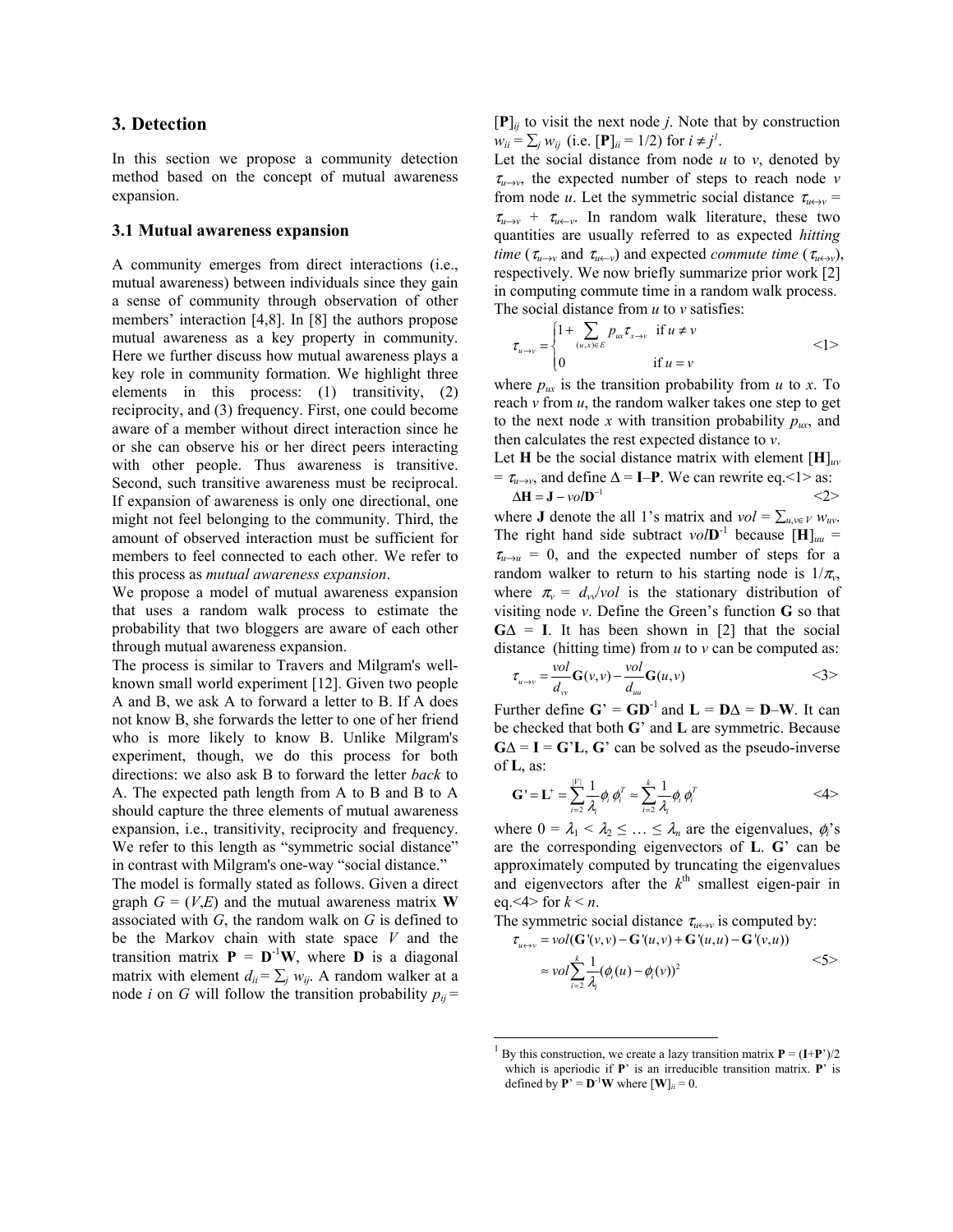#### **3.2 Detection algorithm**

We use the symmetric social distance as a criterion to extract a community. Given a set of bloggers *V*, a subset *S* of *V* can be seen as a community if the symmetric social distance between members of *S* is short whereas distance between members and nonmembers is longer. Therefore, we split the set *V* into two sets *S* and *V*\*S* by maximizing the symmetric social distance. The objective is given as follows:

$$
S = \underset{S \subset V}{\arg \max} \omega(S, V) \sum_{\substack{u \in S \\ v \in V \setminus S}} \tau_{u \leftrightarrow v},
$$
  

$$
\omega(S, V) = \left| |S| - \frac{|V|}{2} \right| + \frac{|V|}{2},
$$

where  $\alpha(S,V)$  is a weighted function used to let the objective function favor balanced splits.

#### **Table 1: The detection algorithm**

Community Detection Algorithm

Input:  $G_0(t) = (V, E)$ , the mutual awareness matrix **W** associated with  $G<sub>0</sub>$ , and the number of communities  $K$ Output: a set of communities *C*

- 1  $C$  ←  ${W}$
- 2 while  $|C| \le K$
- $3 \quad V' \leftarrow$  select the largest set from C
- 4 Compute  $P = D^{-1}W_v$ , where  $W_v$  is the matrix from **W** with rows and columns indexed by elements in *V'*⊆*V*
- 5 { $\phi_2$ , ...,  $\phi_k$ }  $\leftarrow$  the 2<sup>nd</sup> to the  $k^{\text{th}}$  largest eigenvectors of **P**
- 6  $S = \argmax_{S \subset V'} \omega(S, V') \sum_{\substack{u \in S \\ v \in V' \setminus S}} \tau_{u \leftrightarrow v}$  $= \arg \max_{\omega \in S} \omega(S, V') \sum$

7 
$$
C \leftarrow (C \vee C') \cup \{S, V \setminus S\}
$$
  
8 end-white

We give our detection algorithm in Table 1. Note that we compute the  $i^{\text{th}}$  largest eigenvectors of **P** since they are equivalent to the  $i^{\text{th}}$  smallest eigenvectors of  $\mathbf{L}$ , given that  $L = D-W$  and  $P = D^{-1}W$ . The algorithm initially take the entire set *V* (line 1) and find a set *S* in  $V$ , where the members in  $S$  are most far apart from  $V\mathcal{S}$ in terms of symmetric social distance (line 6). It then splits *S* from *V* (line 7) and put two sets *S* and *V* $\angle$ S in *C*. From *C*, it iteratively selects the largest set and repeats the same steps until *K* communities are found. The step at line 6 can be computed efficiently given the elements of eigenvector sorted in a decreasing order. We split the set *V'* by cutting two consecutive elements in the eigenvector that have the largest difference.

# **4. Evolution**

In this section we present an interaction space framework to quantify community dynamics. We propose a method to represent a community using the interaction of its members (section 4.1) and identify the community evolution based on the interaction based representation (section 4.2).

#### **4.1 Interaction is central to a community**

The state of a community is determined by the actions of individual members. In traditional analysis, a community is considered to be a group of people, and correlation between communities are quantified by relative overlapped of community membership, i.e. ratio of common members [5,9]. While this approach is computationally inexpensive, it has several weaknesses. First, the analysis ignores members' interaction. A human community could change due to interaction within the same group. Second, the analysis implicitly assumes that all group members play an equal role in community evolution, however this is a simplification. In a human community different members can play different roles, an important member's leaving or joining the community can have significant impact.

Consider a toy example in Figure 1, at time *t*, there are



**community evolution.** 

two communities A and B. Community A has core members {*a*, *b*, *c*, *d*} and peripheral members  $\{e, f, g, h\}$ , and community B has members {*i*, *j*, *k*, *l*}. In this case, it is more reasonable to consider

community A is closer to

community A' than B', as A' retains the core members in A, while B' has the peripheral members of A. However, the ratio of overlapped membership is the same, and thus fails to distinguish the evolutional correlation.

To address these issues, we propose an interaction based representation for each community. The idea is to represent community in the *interaction space*. In this representation, each dimension represents a pair-wise interaction between two people. Since there are *N* people in the entire set (the universe of people), we will have an *N*×*N* dimensional interaction space.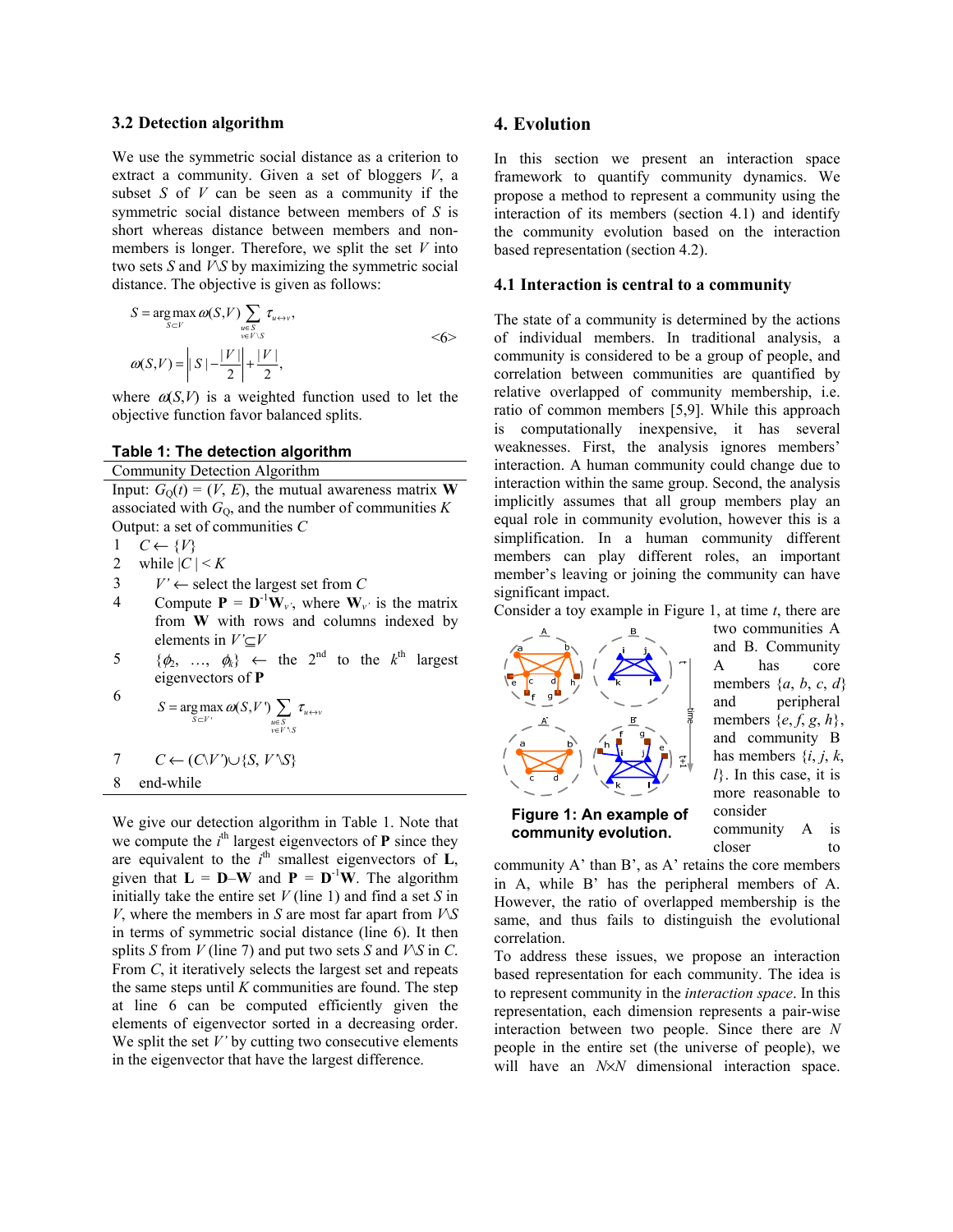Members of every community are a subset of this universal set.

Let  $(i, j)$  be the index of the dimension that represents how possible user *i* will interact with user *j*. The interaction space can be represented using the transition matrix  $P = D^{-1}W$ , where **D** is a diagonal matrix with element  $d_{ii} = \sum_i w_{ii}$  and **W** is the mutual awareness matrix at a time *t*. **W** represents the mutually observable actions occurring before time *t*. A user *i*'s action at time *t* is defined as a distribution of his/her interaction probability with other users, as **x**(*i*)  $=$   $[$ **P** $]$ *i*<sub>j</sub> for *j* = 1…*N*.

The state of a community is determined by interactions of its members. Thus each community can be defined as a vector in the interaction space. The interaction vector of a community  $C_k$  at time *t*, denoted by  $\mathbf{x}(C_k)$ , is defined by:

$$
\mathbf{x}(C_k; i, j) = \begin{cases} [\mathbf{P}]_{ij}, & \text{if } i \in C_k \\ 0, & \text{otherwise} \end{cases} < 7>
$$

where  $\mathbf{x}(C_k; i, j)$  is the element in the  $(i, j)$ -dimension of  $\mathbf{x}(C_k)$  and  $C_k$  is a community existing at certain time *t*. This representation captures richer human activities than membership representation. The membership correlation can be regarded as an operation on the subspace defined by the  $(i, i)$ -dimension for  $i = 1...N$ in the entire interaction space.

### **4.2 Interaction evolution**

We now present our approach for determining community dynamics through an interaction vector intersection. The key idea is to find the closest community in the  $(t+1)$ <sup>th</sup> time slice given a community in the current time slice. This approach is based on the assumption that the community dynamics are smooth given the temporal unit (e.g. 1 week) of interaction. Given a set of communities  $C(t) = \{C_k\}$  for  $k = 1...K$ , we determine the evolution  $C^*_{k}(t+1)$  for each community  $C_k$  by finding the closest community from the set of communities  $C(t+1)$ . Two communities are close if they are close in the interaction space. We compute the *interaction correlation* of two communities  $C_i$  and  $C_j$ , denoted by  $s(C_i, C_j)$ , using histogram intersection of their interaction vectors:

$$
s(C_i, C_j) = \frac{\sum_{k=1}^{N^2} \min(\mathbf{x}(C_i; k), \mathbf{x}(C_j; k))}{\sum_{k=1}^{N^2} \max(\mathbf{x}(C_i; k), \mathbf{x}(C_j; k))}
$$
  
(8)

where  $\mathbf{x}(C_i;k)$ ,  $\mathbf{x}(C_j;k)$  are the  $k^{\text{th}}$  dimension of the interaction vectors for community  $C_i$  and  $C_j$ respectively. This measure compares the all pairs of interaction initiated by members in  $C_i$  or  $C_j$ . The value of  $s(C_i, C_j)$  increases if there are changes in



(a) one-to-one derivation

(a) One-to-one derivation: If  $C_i$  =  $Prior(Post(C_i))$  or  $C_j$  =  $Post(Prior(C_i))$ , there is a oneto-one correspondence between *Ci* and *Cj*. In this case, we can further distinguish whether *Ci* grows or shrink simply by comparing the size of  $C_i$  and  $C_j$ . (b) Merge: If  $C_i \neq Prior(Post(C_i))$ , there exists at least one community  $C_i' = Prior(Post(C_i))$ distinct from *Ci* that merges

- with  $C_i$  into  $C_j$ . (c) Split: If  $C_i \neq Post(Prior(C_i))$ , there exists at least one community  $C_i' = Post(Prior(C_i))$ distinct form  $C_i$  so that  $C_i$  splits into  $C_i$  and  $C_i$ <sup>.</sup>
- (d) Extinct: If  $s(C_i, C_j) < \varepsilon$  for all  $C_i \in C(t+1)$ , the community  $C_i$  is extinct because there exist no communities at time *t*+1 that close to *Ci*.
- (e) Emerge: If  $s(C_i,C_j) \leq \varepsilon$  for all  $C_i \in C(t)$ , the community  $C_i$ emerges at time *t*+1 because there exist no communities at time *t* that close to  $C_i$ .

#### **Figure 2: Community evolution patterns.**

membership or members' interactions. The histogram intersection similarity measure considers only relevant elements in matching vectors and is thus less sensitive to the entire vector length.

The interaction correlation is then used to identify the community evolution. First, we determine the community in the past that is closest to the current community *Ci*. We refer such community as a *prior* community, denoted by *Prior*( $C_i$ ). *Prior*( $C_i$ ) is computed as argmax  $s(C_i, C_j)$  where the maximization is over all communities  $C_i$  in the previous time slice. We say  $C_i$  *evolves from Prior*( $C_i$ ). Similarly, we identify which community in the future is closest to the current community  $C_i$ . We refer to such community as a *post* community, denoted by *Post*(*Ci*).

The evolutional history, i.e. evolutional graph, of a community can be determined by the post/prior relationship. There are five cases of evolution that can be detected in our analysis: (a) one-to-one derivation, (b) merge, (c) split, (d) extinct and (e) emerge. Figure 2 shows the evolution taxonomy of these five cases. A community evolutional graph is constructed based on the taxonomy.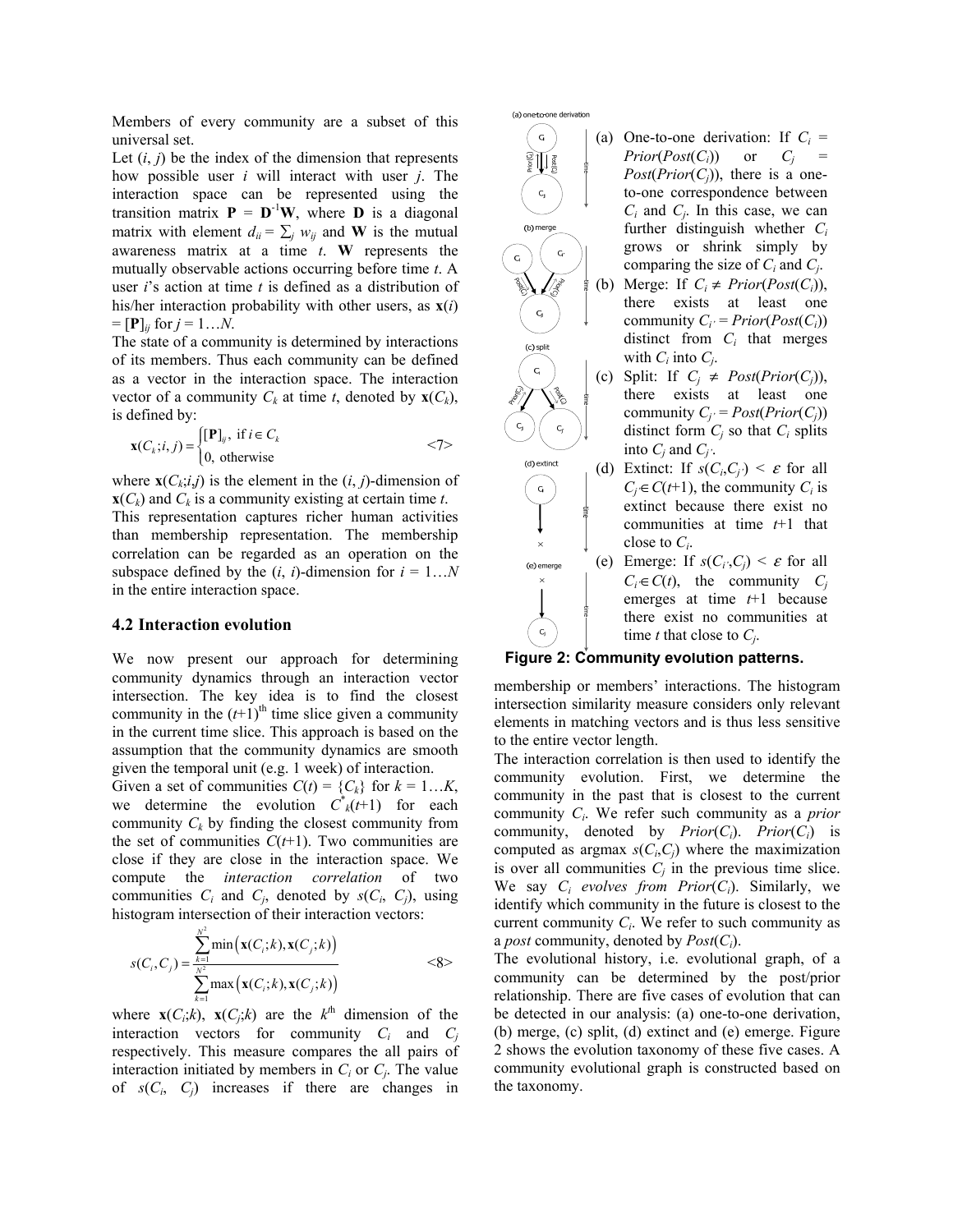# **5. Experimental results**

In this section, we present the experimental results based on a real blog dataset.

### **5.1 Experimental dataset**

The real-world blog dataset used in our experiments has been collected by our blog crawler. This dataset contains 274,679 entries and 148,681 entry-entry links crawled from 407 blogs during 63 consecutive weeks, between July  $10^{th}$  in 2005 and September  $23^{rd}$  in 2006. An entry-entry link is considered to be a response by a blogger, towards another blogger's post. We construct a series of time dependent blog graphs sampled at a weekly interval.

To detect query-sensitive communities, we construct the action matrix with respect to a query Q. We compute the relevance score of blog posts to the query Q and extract entry-entry links to estimate the degree of interactions between two bloggers with respect to Q. We picked keywords related to four significant events: "katrina", "london bomb", "ipod nano" and "zotob worm. These keywords serve as query topics to detect the corresponding communities. Because these query keywords are relatively short, we compute the query relevancy by employing a web-based similarity function [10]. We summarize the procedure to estimate the query relevancy in the following.

- 1. A blog contains a sequence of posts in a chronological order, denoted as  $\{p_t\}$ . Given a query Q, the query relevancy  $r_t$  of a post  $p_t$  is defined as the content similarity between Q and *pt*, i.e.  $r_t = s(Q, p_t)$ , where *s* is a similarity measure.
- 2. Based on [10], *s*(Q, *p*) is computed using cosine similarity between the context vector of the query Q and the content vector of the post *p*. The context vector of Q is constructed from a set of "snippets" retrieved using a Web search engine [10].
- 3. The query relevancy of an entry-entry link from blogger *u*'s post  $p_{u,t}$  to blogger *v*'s post  $p_{v,t}$ , denoted by  $r_{uv,t}$ , is defined by  $r_{uv,t} = \alpha r_{u,t} + (1-\alpha)r_{v,t}$ , where  $r_{u,t}$  and  $r_{v,t'}$  are the query relevancy of post  $p_{u,t}$  and  $p_{v,t'}$  respectively. The cited and citing posts can be created at different time and in general *t'*≤*t*. An entry-entry link is associated with a citing post at time *t*.
- 4. The degree of interaction between two bloggers with respect to Q is calculated by aggregating the query relevancy of entry-entry links. Link created later has higher weight. Specifically, we compute  $a_{uv,t}$ , the query relevancy of a blogger  $u$ 's actions in response to another blogger *v* with respect to a

query Q, as  $a_{uv,t} = \sum_t r_{uv,t} e^{-\lambda(t^* - t)}$ , where  $r_{uv,t}$  is defined as above,  $t^*$  is the query time and  $t < t^*$ .

The query relevancy of interaction is used to construct the query-sensitive graph  $G_Q$ .  $G_Q$  is used to determine the query-sensitive communities.

# **5.2 Evaluation metrics**

We use three well-known metrics, conductance, coverage and entropy, for evaluating the performance of different community detection methods. The *conductance* is defined for each cluster as follows:

$$
\Phi(C) = \frac{\sum_{u \in C, v \in C} w_{uv}}{\min \left( \sum_{u \in C, v \in V} w_{uv}, \sum_{u \in C, v \in V} w_{uv} \right)}
$$
  $\langle 9 \rangle$ 

where  $\Phi(C)$  is the conductance of community  $C$ ,  $w_{uv} =$  $[\mathbf{W}]_{uv}$  and **W** is the mutual awareness matrix. A community with a small conductance is relatively cohesive because the amount of interaction to nonmembers is small with respect to the density of either community members or non-community members.

The *coverage* is defined by:

$$
P(C) = \frac{\sum_{u,v \in C} w_{uv}}{\sum_{u,v \in V} w_{uv}} \qquad \qquad \leq 10>
$$

where  $P(C)$  is the coverage of community  $C$ . Coverage measures the fraction of interactions that are within community. Communities with higher coverage are preferable because a larger value of coverage implies more interaction occurring within communities than between community members and non-members.

*Entropy* is used to measure the clustering performance with respect to a given class/clustering distribution. For each cluster *j*, we compute  $p_{ij}$ , the "probability" that a member of current cluster *j* belongs to cluster *i* at previous time, as follows:  $p_{ij} = m_{ij}/m_j$ , where  $m_j$  is the number of samples in cluster *j* (at *t*) and  $m_{ij}$  is the number of samples from cluster *i* (at *t-*1) into cluster *j* (at *t*). The entropy for a cluster *j* is defined as:

$$
H(j) = -\frac{1}{\log L} \sum_{i=1}^{L} p_{ij} \log p_{ij} \qquad \qquad <11>
$$

where *L* is the number of clusters. The total entropy is computed by taking the weighted average over all clusters.

The first two metrics, conductance and coverage, measure the cohesiveness of communities at a given time (snapshot). The entropy measure compares the clustering distributions from two consecutive snapshots of the blog graph in order to measure the temporal changes of the detected communities.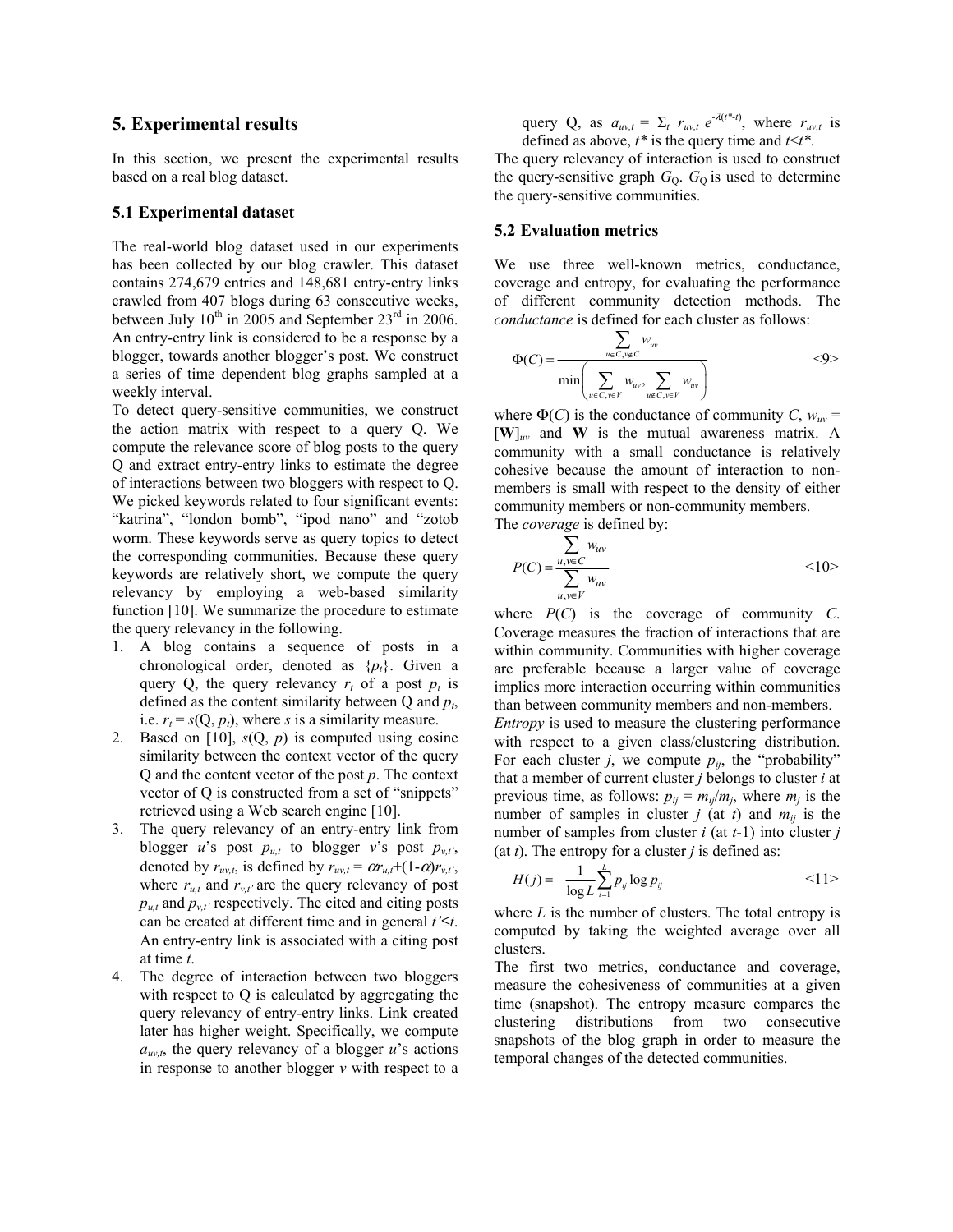

**Figure 3: Clustering performance: Our methods (MAE) compared to three baseline algorithms, kernel k-means (KKM), normalized cut (SPEC) and iterative conductance cutting (ICC).** 

# **5.3 Clustering performance**

We compare our community detection method with three well-known baseline clustering algorithms, including the kernel k-means [3], normalized cut [11] and iterative conductance cutting [6]. We apply our method and the baseline algorithms to detect *K* communities w.r.t. the four above mentioned queries at each snapshot graph using four different methods. Specifically all four clustering algorithms take the query-sensitive mutual awareness matrices as input and are evaluated on the same matrices. The clustering performance of all snapshots for each method is summarized in Figure 3. We denote our proposed method as "MAE", kernel k-means as "KKM", normalized cut as "SPEC" and the iterative conductance cutting as "ICC". In Figure 3, each column shows the community detection results per query, with query keywords listed on the top. Each row shows the results measured by the three metrics. In each plot we show four boxes with whiskers for the four clustering algorithms.

As can be seen from the figure, our method, MAE, outperforms KKM and SPEC in terms of low conductance, high coverage, and low entropy, while it performs as well as ICC. Also MAE is relatively stable compared with other baseline algorithms, which can be seen from the smaller height of the boxes. The comparison in Figure 3 suggests our proposed method detects good quality communities in terms of clustering performance.

# **5.4 Community stories**

In this section we demonstrate the evolution of the communities with respect to four important events.

**Hurricane Katrina.** The first query keyword is "katrina", which is about a natural disaster caused by the hurricane Katrina in August 2005. By using the proposed approach, we find relevant communities as shown in Figure 4.

In Figure 4, each node represents a detected community where the communities detected during the same week are aligned horizontally and the communities at different time snapshots are connected by arrows through our evolution analysis. The grayscale of an arrow is proportional to the interaction similarity between the two communities. The node size reflects the number of community members and the reddish shade of node is proportional to the query relevancy for the keyword "katrina". More saturated node represents more relevant community.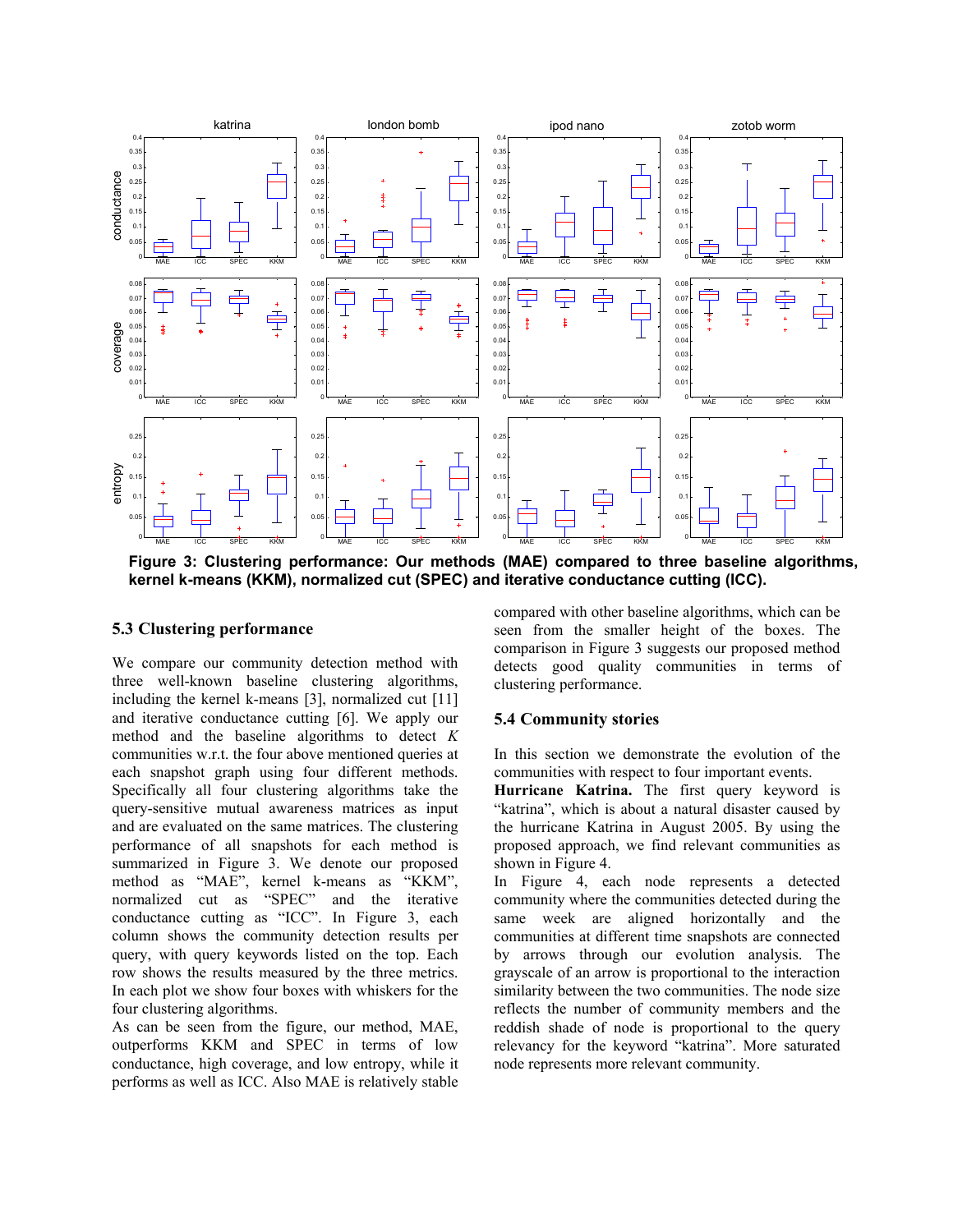

**Figure 4: community evolution graph for the query "katrina".** 

We observed emergence of two types of communities in our dataset, one with a focus on politics (shown on the left) and the other with a focus on technology (shown on the right). When the event Katrina occurred in week 7, we found debates about the government response between members in communities  $PR<sub>7</sub>$  and  $PL_7$ . The two communities merged into a community  $P_8$  where the discussion focused more about the relief events such as fund-raising. The communities  $P_9$  and  $P_{10}$  followed by  $P_8$  have high temporal coherency in terms of interaction similarity. At week  $11$ ,  $P_{10}$  splits into community  $PR_{11}$  and  $PL_{11}$  which have members common to  $PR_7$  and  $PL_7$  respectively. The communities following  $PR_7$  still have follow-up discussion about the event, e.g. post-Katrina crime and rumor through media coverage, and a related new event about another hurricane formed at week 10, while communities followed by  $PL_{11}$  become less active in posting about Katrina. On the right side, technological communities  $T_8$  and  $T_9$  emerged during week 8 and 9. Discussions in these communities included, e.g. posting how technology can help in post-Katrina relief efforts (at week 9) and a new lunched site for searching missing people from the disaster.

London bombing. We use the keywords "london" bomb" to detect communities that related to the London bombing event. This was a series of terrorist attacks on London public transportation system on July 2005. The first attacks occurred on July 7, which is a week ahead of the duration of our dataset. The second attempted attacks occurred in week 2. The detected communities with respect to the query "london bomb" are shown in Figure 5. The most relevant communities are those with political interests. As shown in Figure 5, the PR community initiated related discussion due to the London bombing events, and followed up by posting about terrorist attacks including the September 11, 2001 attack in New York and the Bangladesh bomb blasts on August 17, 2005. Another political community, denoted by PL, was less interested in posting about the London bombing event in the beginning but later during week 8, they joined the discussion with PR community on terrorist related issues, e.g. investigation on suspects, etc. The technical communities related to "london bomb" have two branches. The one denoted by TX is interested in mobile telecommunications and is initially related to the query because of, e.g. some security issue about introducing cellphone service in New York city's underground subway stations. The other denoted by TY was related to the query because of, e.g. some discussions on citizen journalists (meaning that the public journalism is enabled by networking technologies such as blog, mobile, etc.) in the London bombing events.<br>Political communities



**Figure 5: community evolution graph for the query "london bomb".** 

**iPod nano.** We use the keywords "ipod nano" to detect communities relevant to the release of a digital audio player "iPod nano". The product was introduced at week 9 and had an overwhelming impact on consumers. As shown in Figure 6, the relevant communities detected from our dataset are rendered on the left. The communities initiated relevant discussion several weeks before the iPod nano was officially introduced and their posts become more and more relevant when closing to the release date. The iPod fans community grew at week 6. The fans continued posting about iPod, e.g. wishlist of iPod, etc. The query relevancy became higher when the time corresponding to other iPod products or news. Unlike the query for "katrina", the communities with political interests seemed to be indifferent with this event.

**Computer worm.** The last query keyword "zotob worm" is about computer worms that infected computers with Microsoft OS. Several companies such as CNN are affected by the worms during week 5. The detected communities relevant to this query are shown